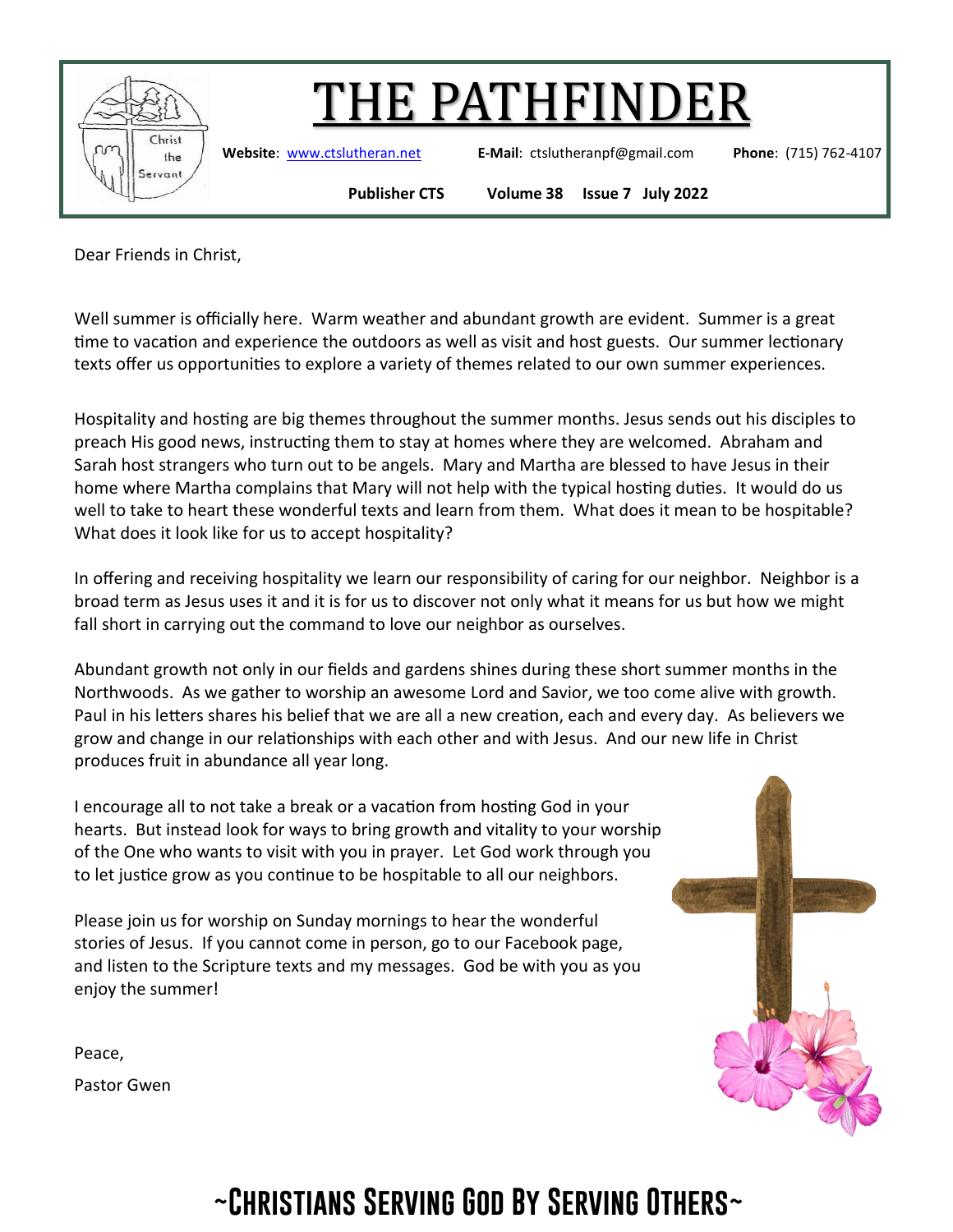

**Website**: [www.ctslutheran.net](http://www.ctslutheran.net/) **E-Mail**: ctslutheranpf@gmail.com **Phone**: (715) 762-4107

**Publisher CTS Volume 38 Issue 7 July 2022**



**July Bible Readings**

#### July 3, 2022—4th Sunday after Pentecost

First Lesson Isaiah 66:10- Psalm 66:1-9 Second Lesson Galatians 6:7-16 Gospel Lesson Luke 10:1-11, 16-20

#### July 10, 2022—5th Sunday after Pentecost

First Lesson Deuteronomy 30:9-14 Psalm 25:1-10 Second Lesson Colossians 1:1-14 Gospel Lesson Luke 10:25-37

#### July 17, 2022—6th Sunday after Pentecost

First Lesson Genesis 18:1-10a Psalm 15 Second Lesson Colossians 1:15-28 Gospel Lesson Luke 10:38-42

#### July 23, 2022—7th Sunday after Pentecost

First Lesson Genesis 18:20-32 Psalm 138 Second Lesson Colossians 2:6-15 Gospel Lesson Luke 11:1-13

#### July 31, 2022—8th Sunday after Pentecost



**Therefore confess your sins to one another, and pray for one another, that you may be healed… James 5:16.**

> *Please remember these people and requests in your prayers.*

**Health/Concerns**: Sheila, Cyndi, Bernice, Allen, Angie, Harold B, Chuck and David

**Military:** Anton, Allesa Marrie, Ryan, Josh and Natalie.

CTS Church Council, Men's Group, WELCA, Quilting Ministry, Adult Bible Studies, CTS Youth, AIDS orphans in Malawi, Hunger and poverty in the world, Ukrainian people and those struggling

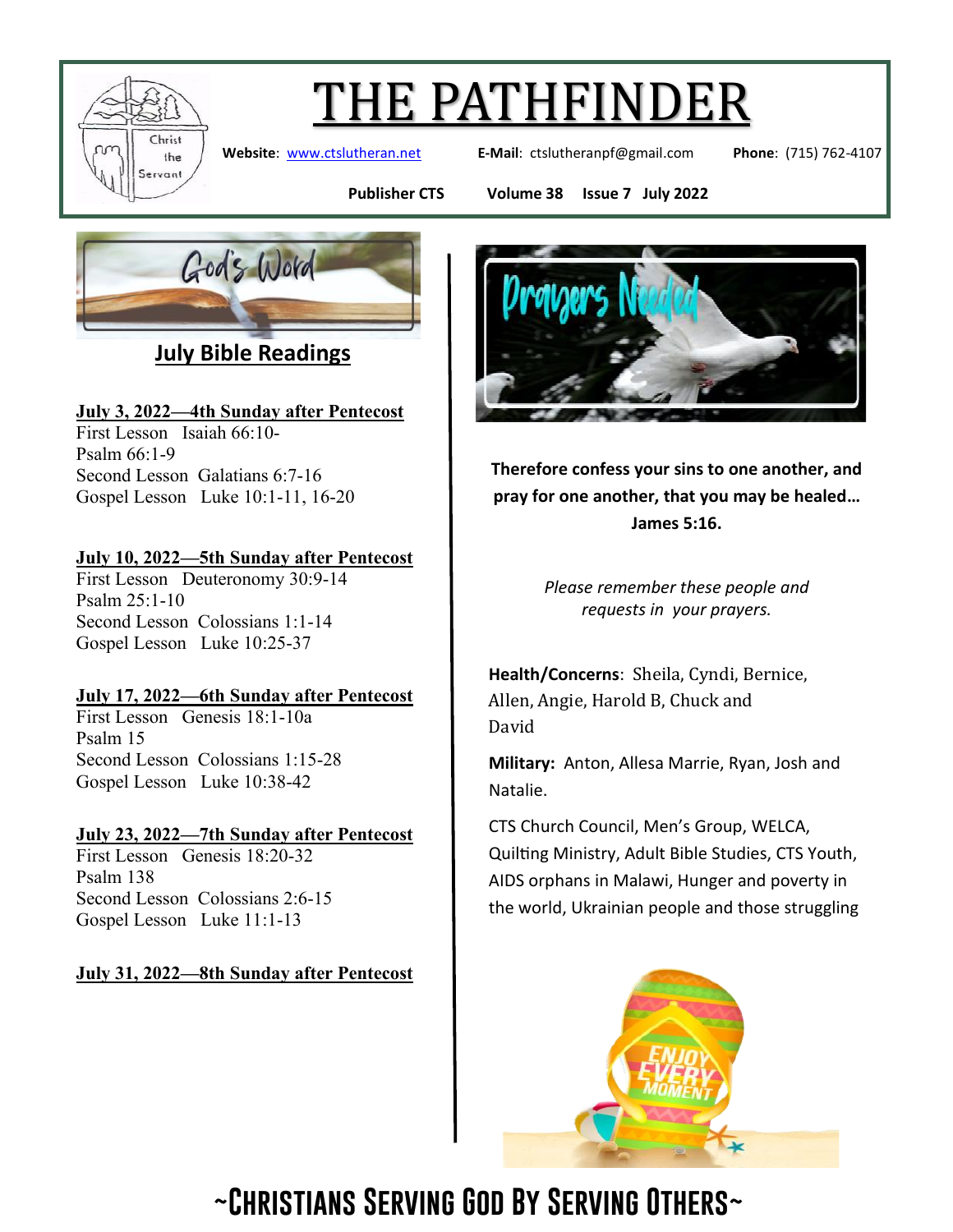

**Website**: [www.ctslutheran.net](http://www.ctslutheran.net/) **E-Mail**: ctslutheranpf@gmail.com **Phone**: (715) 762-4107

**Publisher CTS Volume 38 Issue 7 July 2022**



#### **Pastor's Office Hours**

| July 4th  | No Office Hours |  |
|-----------|-----------------|--|
| July 6th  | 2:00-5:30 pm    |  |
| July 11th | 1:00-4:00 pm    |  |
| July 13th | 2:00-5:30 pm    |  |
| July 18th | 1:00-4:00 pm    |  |
| July 20th | 2:00-5:30 pm    |  |
| July 25th | 1:00-4:00 pm    |  |
| July 27th | 2:00-5:30 pm    |  |
|           |                 |  |

#### **Women's Group—Tuesday**

| July 5th  | 10:00 am-2:00 pm |
|-----------|------------------|
| July 12th | 10:00 am-2:00 pm |
| July 19th | 10:00 am-2:00 pm |
| July 26th | 10:00 am-2:00 pm |
|           |                  |

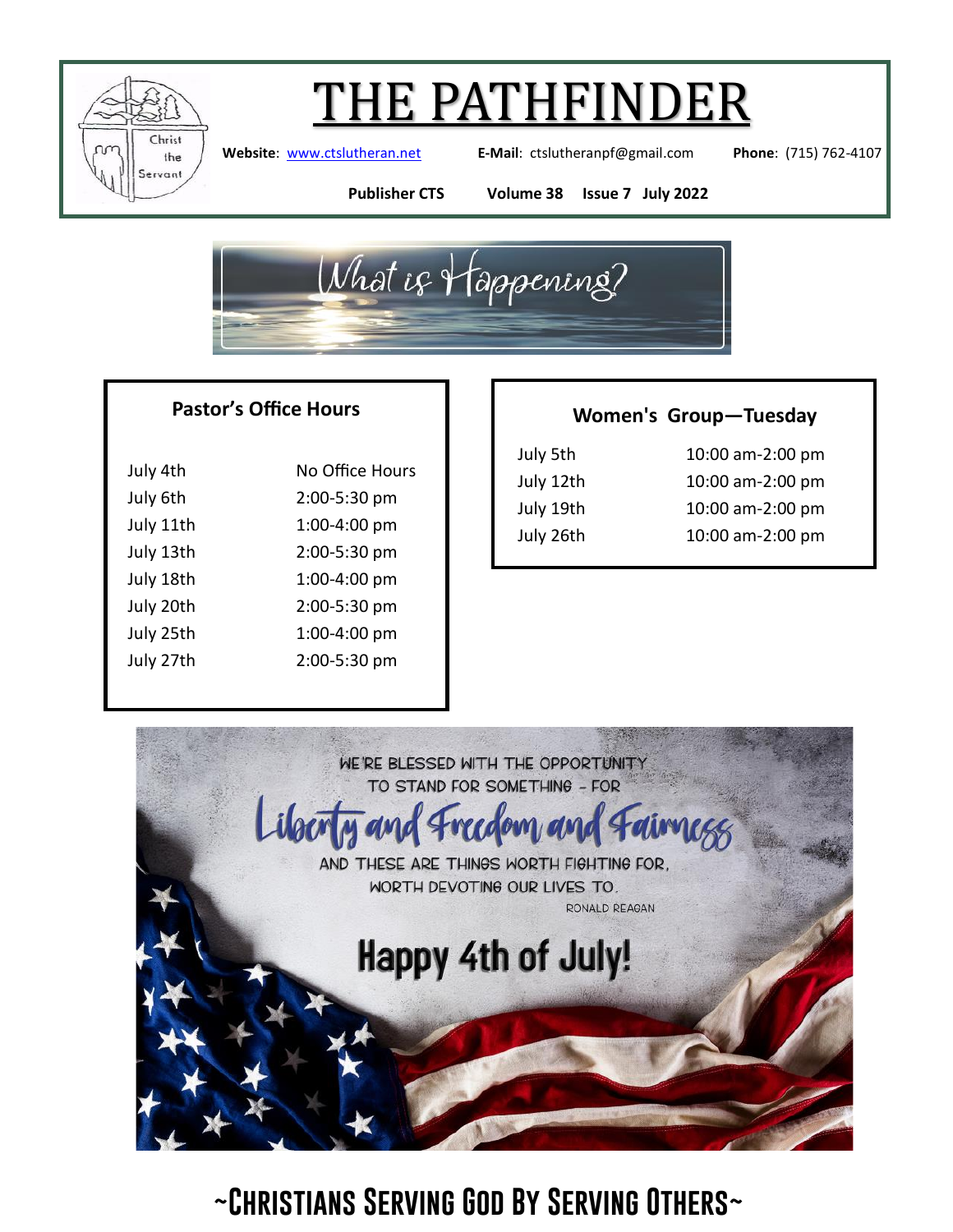

**Website**: [www.ctslutheran.net](http://www.ctslutheran.net/) **E-Mail**: ctslutheranpf@gmail.com **Phone**: (715) 762-4107

**Publisher CTS Volume 38 Issue 7 July 2022**



**Bible Study**—Bible study continues on Sunday morning at 11:00 am. Please come and join us. Our study on the book of Romans continues but it is never too late to join in the learning. See Pastor Gwen for details.

**Volunteer Opportunities**—Please sign up on the Opportunities sheet hung near the office. We need assisting ministers, ushers, coffee hour people and altar guild each week. If you have not been and would like to be trained for any or all of these service opportunities, please see Pastor Gwen. We need your help to make our worship experience on Sunday mornings meaningful.

**Farmer's Market**—Farmer's market has returned to our parking lot on Wednesdays from 2-5:30.

**Car Wash—**The Local 4-H Group will be holding a car wash on July 16th from 3-6PM in the church parking lot.

**VBS 2022**—Mark your calendars for VBS on August 2nd from 10AM-3:30PM. More details to follow.

**Donation Button**—Christ the Servant can now take donations on our website. The button is currently on the home page of the website.



WELCA will be taking an inventory of the current supplies for the Lutheran World Relief *School Kits, Health Care Kits and Baby Care Kits*.

Watch for future announcements during worship service or in the Sunday bulletin for a list of needed items. Your contribution makes you a partner in providing basic needs to people in disaster or povertystricken areas around the world. We are grateful for all your donations. Please note that Lutheran World Relief Guidelines are very specific so *please wait* to purchase anything until the lists are posted.

If you have questions, please talk to Liz Carpenter or Barb Schindhelm. Thank you!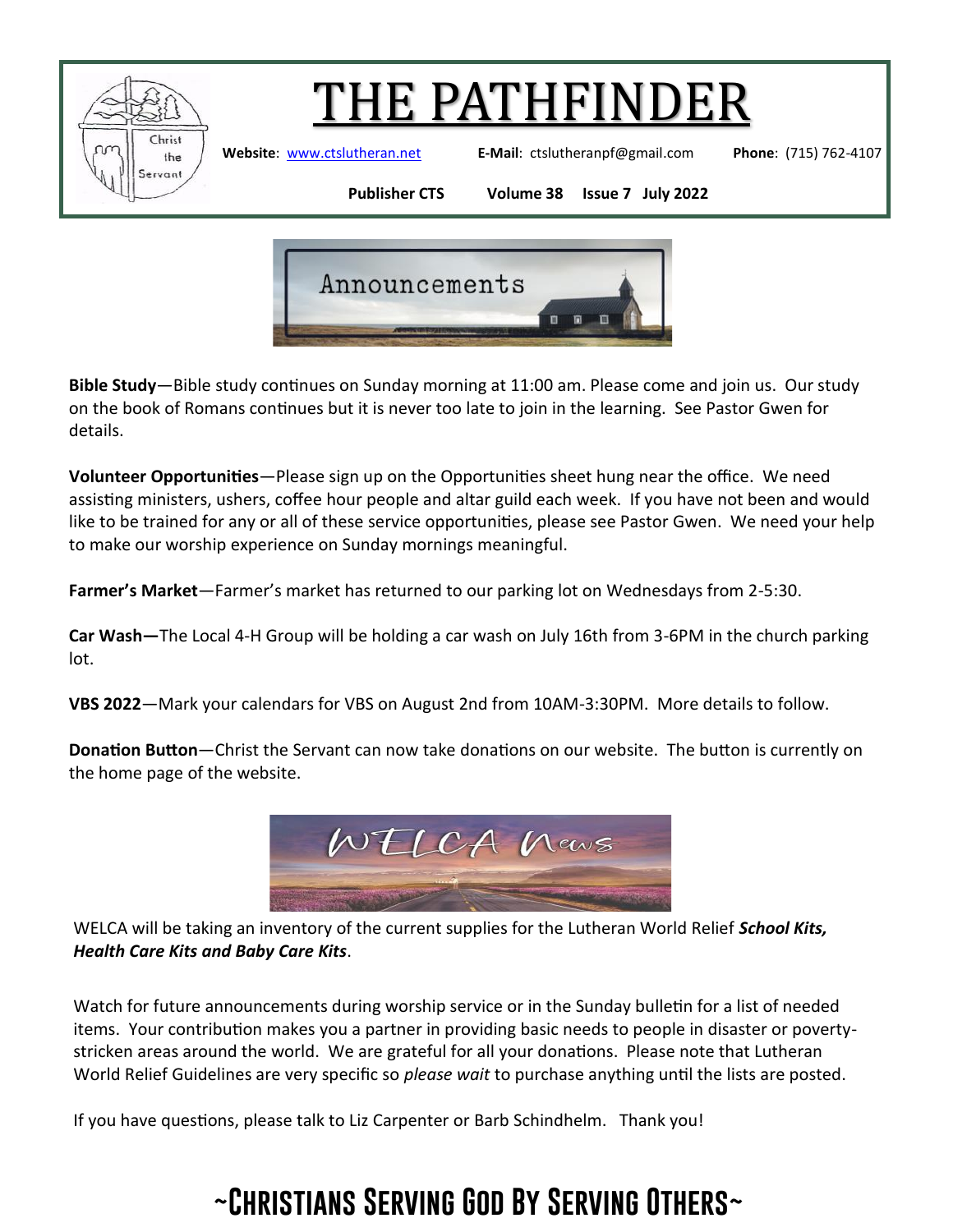

**Website**: [www.ctslutheran.net](http://www.ctslutheran.net/) **E-Mail**: ctslutheranpf@gmail.com **Phone**: (715) 762-4107

**Publisher CTS Volume 38 Issue 7 July 2022**